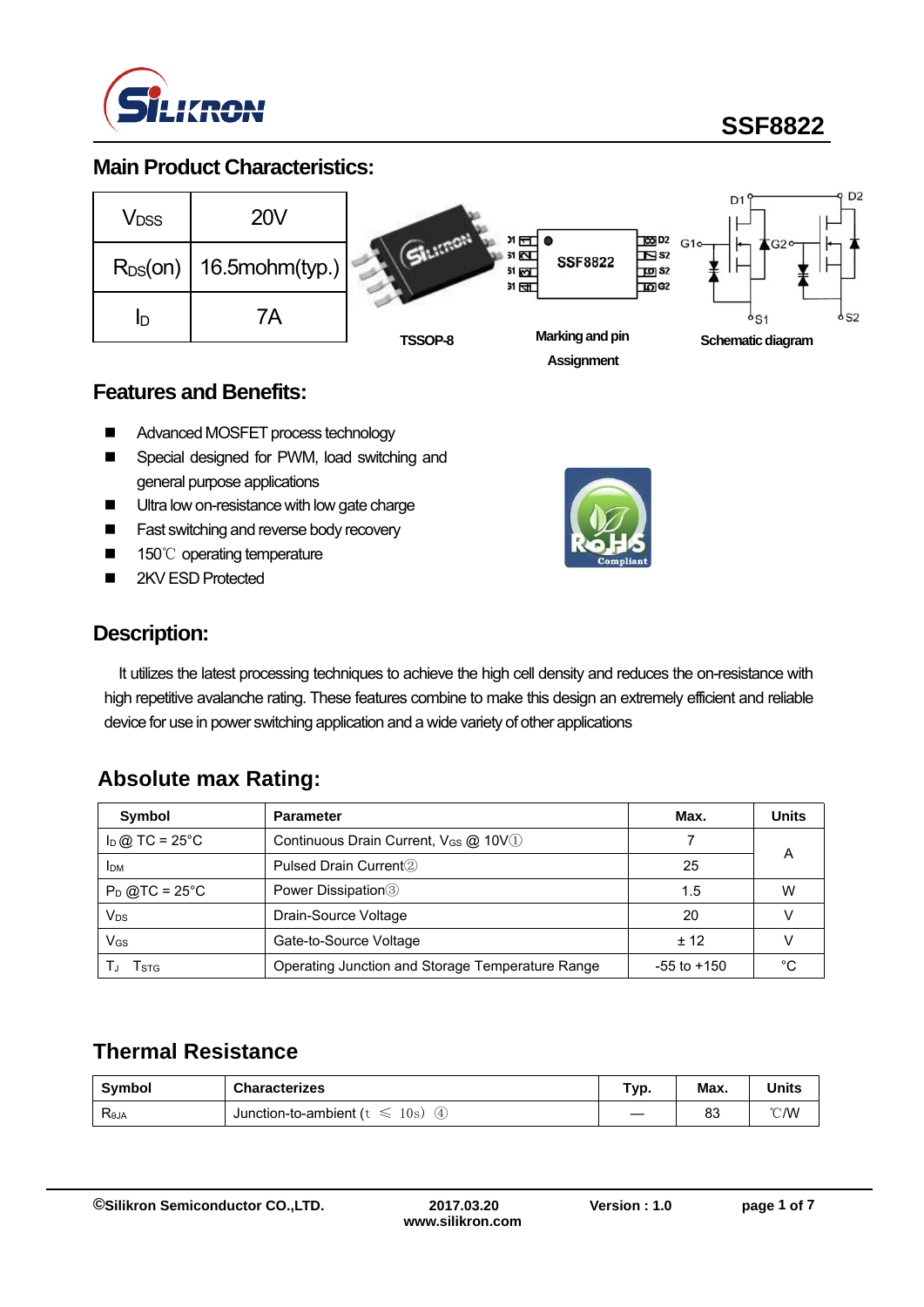

| Symbol                                         | <b>Parameter</b>                     | Min. | Typ. | Max. | <b>Units</b> | <b>Conditions</b>                        |
|------------------------------------------------|--------------------------------------|------|------|------|--------------|------------------------------------------|
| $V_{(BR)DSS}$                                  | Drain-to-Source breakdown voltage    |      |      |      | $\vee$       | $V_{GS} = 0V$ , ID = 250µA               |
|                                                | Static Drain-to-Source on-resistance |      | 16.5 | 22   | $m\Omega$    | $V_{GS} = 4.5V, I_D = 6.5A$              |
|                                                |                                      |      | 17   | 23   |              | $V_{GS}$ =4V, $I_D$ = 6A                 |
| $R_{DS(on)}$                                   |                                      |      | 19   | 26   |              | $V_{GS} = 3.1 V, I_D = 5.5 A$            |
|                                                |                                      |      | 22   | 30   |              | $V_{GS} = 2.5 V, I_D = 5.5 A$            |
| $V_{GS(th)}$                                   | Gate threshold voltage               | 0.6  | 0.75 | 1.2  | $\vee$       | $V_{DS} = V_{GS}$ , $I_D = 250 \mu A$    |
| $I_{DSS}$                                      | Drain-to-Source leakage current      |      |      | 1    | μA           | $V_{DS}$ = 20V, $V_{GS}$ = 0V            |
| Gate-to-Source forward leakage<br><b>I</b> GSS |                                      |      |      | ±200 | nA           | $V_{GS} = \pm 4.5V, V_{DS} = 0V$         |
|                                                |                                      |      |      | ±10  | uA           | $V_{GS}$ = $\pm$ 10V.V <sub>DS</sub> =0V |
| <b>gFS</b>                                     | Forward Transconductance             |      | 6.6  |      | S            | $V_{DS} = 10V$ , $I_D = 6.5A$            |
| Q <sub>g</sub>                                 | Total gate charge                    |      | 10   | 15   |              | $V_{DS} = 10V$ ,                         |
| $Q_{gs}$                                       | Gate-to-Source charge                |      | 2.3  |      | nC           | $I_D = 7A$ ,                             |
| $Q_{gd}$                                       | Gate-to-Drain("Miller") charge       |      | 3    |      |              | $V$ <sub>GS</sub> =4.5V                  |
| $t_{d(on)}$                                    | Turn-on delay time                   |      | 10   | 20   |              |                                          |
| $t_{r}$                                        | Rise time                            |      | 11   | 25   |              | $V_{DD} = 10V, I_D = 1A$                 |
| $t_{d(\text{off})}$                            | Turn-Off delay time                  |      | 35   | 70   | ns           | $V_{GS} = 4.5V$ . RGEN=60                |
| $t_{\rm f}$                                    | Fall time                            |      | 30   | 60   |              |                                          |
| $C_{iss}$                                      | Input capacitance                    |      | 600  |      |              | $V_{GS} = 0V$                            |
| C <sub>oss</sub>                               | Output capacitance                   |      | 330  |      | pF           | $V_{DS} = 8V$                            |
| C <sub>rss</sub>                               | Reverse transfer capacitance         |      | 140  |      |              | $f = 1.0$ MHz                            |

# **Electrical Characterizes** @T<sub>A</sub>=25℃ unless otherwise specified

# **Source-Drain Ratings and Characteristics**

| <b>Symbol</b>              | <b>Parameter</b>                 | Min. | Typ. | Max. | <b>Units</b> | <b>Conditions</b>   |
|----------------------------|----------------------------------|------|------|------|--------------|---------------------|
| <b>Is</b>                  | <b>Continuous Source Current</b> |      |      |      | A            | MOSFET symbol       |
|                            | (Body Diode)                     |      |      |      |              | showing<br>the      |
| <b>I</b> SM                | <b>Pulsed Source Current</b>     |      |      | 25   | A            | integral reverse    |
|                            | (Body Diode)                     |      |      |      |              | p-n junction diode. |
| $\mathsf{V}_{\mathsf{SD}}$ | Diode Forward Voltage            |      | 0.84 | 1.2  | V            | $IS=1.5A, VGS=0V$   |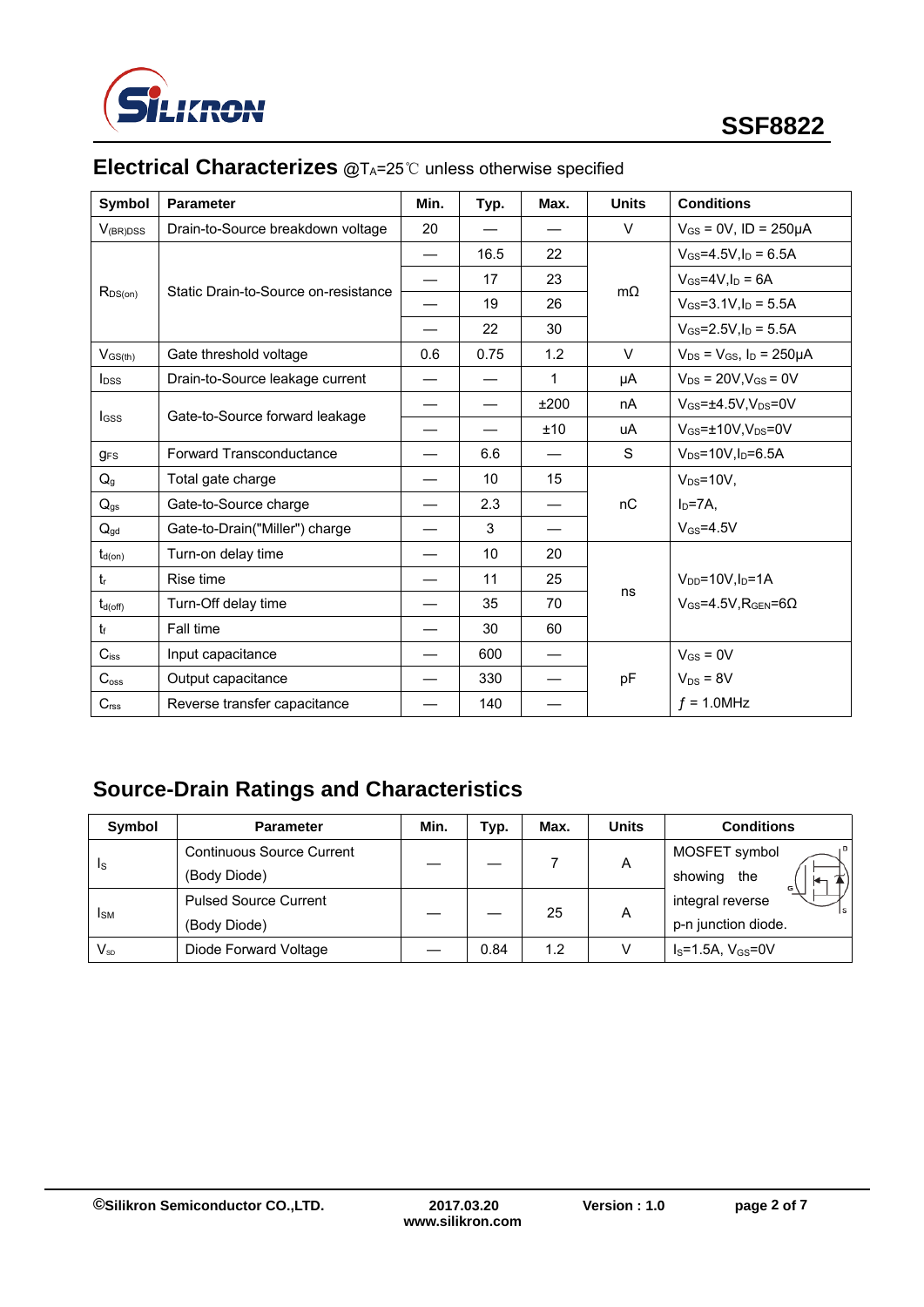

### **Test circuits and Waveforms**

**EAS test circuits:** 



Gate charge test circuit:





**Switch Waveforms:**



#### **Notes:**

- ①Calculated continuous current based on maximum allowable junction temperature.
- ②Repetitive rating; pulse width limited by max. junction temperature.
- ③The power dissipation PD is based on max. junction temperature, using junction-to-case thermal resistance.
- ④The value of RθJA is measured with the device mounted on 1 in 2 FR-4 board with 2oz. Copper, in a still air environment with TA =25°C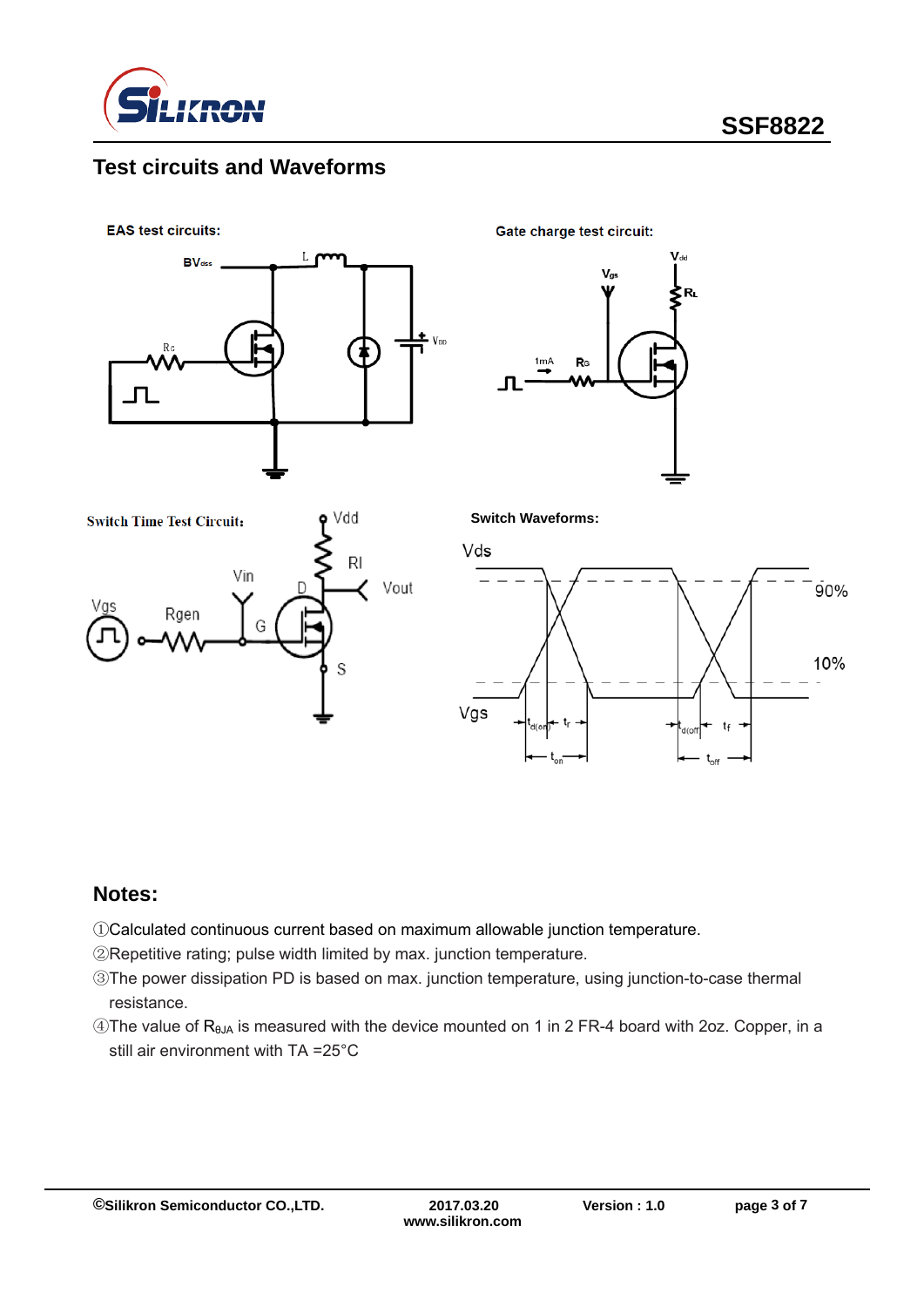

# **SSF8822**

# **Typical electrical and thermal characteristics**



**Figure 1 Normalized Maximum Transient Thermal Impedance**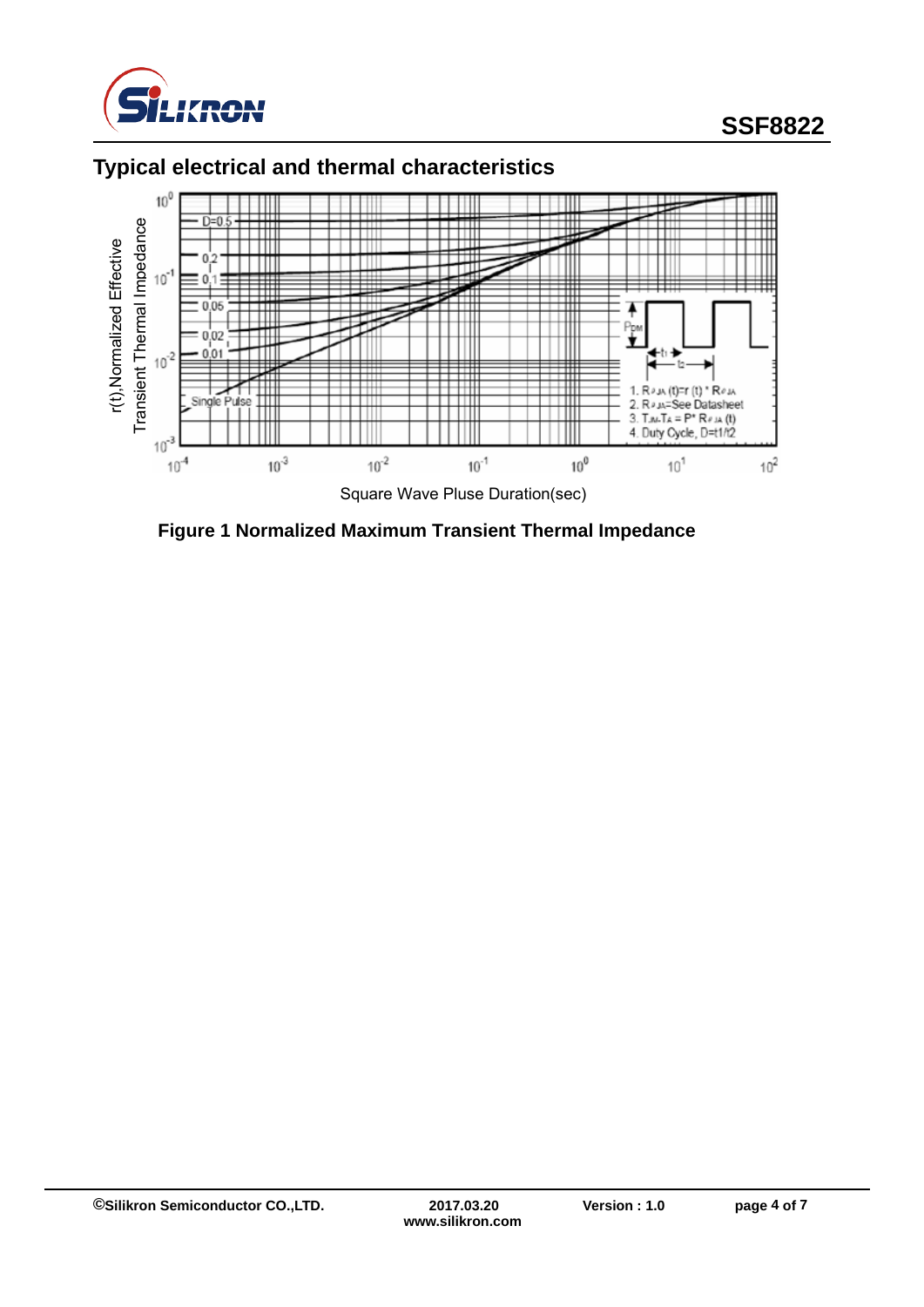

**SSF8822**

### **Mechanical Data**:



| <b>Symbol</b>  |                | <b>Dimension In Millimeters</b> | <b>Dimension In Inches</b> |                |  |
|----------------|----------------|---------------------------------|----------------------------|----------------|--|
|                | Min            | <b>Max</b>                      | Min                        | <b>Max</b>     |  |
| D              | 2.800          | 3.200                           | 0.110                      | 0.126          |  |
| E              | 6.200          | 6.600                           | 0.244                      | 0.260          |  |
| b              | 0.210          | 0.280                           | 0.008                      | 0.011          |  |
| C              | 0.130          | 0.190                           | 0.005                      | 0.007          |  |
| E1             | 4.200          | 4.600                           | 0.165                      | 0.181          |  |
| A              |                | 1.200                           |                            | 0.047          |  |
| A2             | 0.850          | 1.150                           | 0.033                      | 0.045          |  |
| A <sub>1</sub> | 0.050          | 0.150                           | 0.002                      | 0.006          |  |
| e              | 0.65           | (BSC)                           |                            | (BSC)          |  |
|                | 0.450          | 0.750                           | 0.018                      | 0.030          |  |
| H              | 0.25           | <b>TYP</b>                      |                            | <b>TYP</b>     |  |
| θ              | 1 <sup>0</sup> | 8 <sup>0</sup>                  | 1 <sup>0</sup>             | 8 <sup>0</sup> |  |

**www.silikron.com**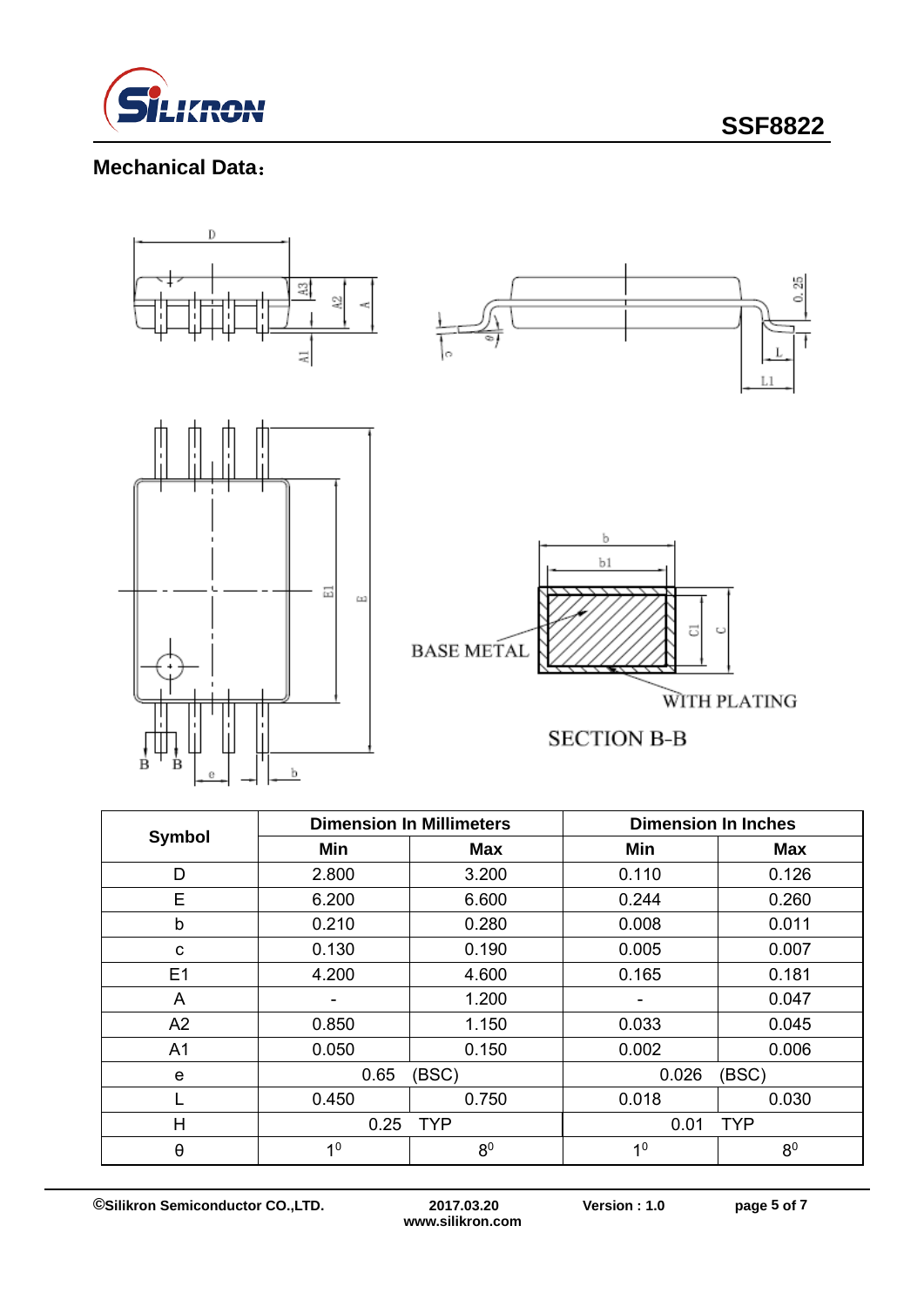

# **Ordering and Marking Information**

| <b>Device Marking: SSF8822</b>     |  |
|------------------------------------|--|
| Package (Available)                |  |
| TSSOP-8                            |  |
| <b>Operating Temperature Range</b> |  |
| $C: -55$ to 150 °C                 |  |
|                                    |  |
|                                    |  |

# **Devices per Unit**

| Package     | Units/ | Tapes/           | Units/           | <b>Inner Boxes/</b> | Units/            |
|-------------|--------|------------------|------------------|---------------------|-------------------|
| <b>Type</b> | Tape   | <b>Inner Box</b> | <b>Inner Box</b> | <b>Carton Box</b>   | <b>Carton Box</b> |
| TSSOP-8     | 3000   |                  | 6000             |                     | 48000             |

# **Reliability Test Program**

| <b>Test Item</b>   | <b>Conditions</b>                                          | <b>Duration</b> | <b>Sample Size</b>  |
|--------------------|------------------------------------------------------------|-----------------|---------------------|
| High               | T <sub>i</sub> =125 <sup>°</sup> C to 150 <sup>°</sup> C @ | 168 hours       | 3 lots x 77 devices |
| <b>Temperature</b> | 80% of Max                                                 | 500 hours       |                     |
| <b>Reverse</b>     | V <sub>DSS</sub> /V <sub>CES</sub> /VR                     | 1000 hours      |                     |
| Bias(HTRB)         |                                                            |                 |                     |
| High               | $T_i$ =150℃ @ 100% of                                      | 168 hours       | 3 lots x 77 devices |
| <b>Temperature</b> | Max V <sub>GSS</sub>                                       | 500 hours       |                     |
| Gate               |                                                            | 1000 hours      |                     |
| Bias(HTGB)         |                                                            |                 |                     |